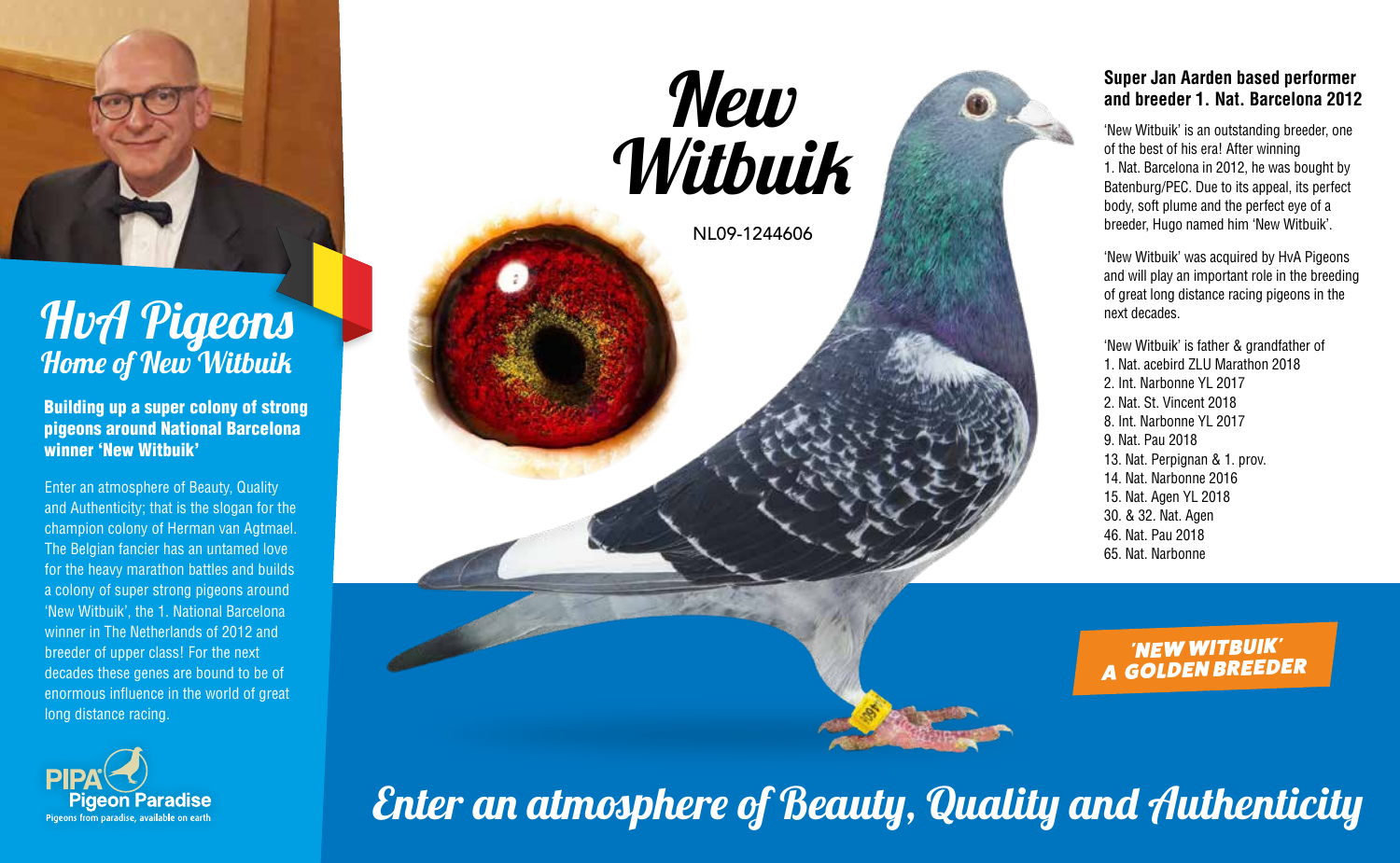



B15-6024989

HVA PIGEONS; HOME OF 'NEW WITBUIK'

### **Super cross of 'New Witbuik' with the genes of legendary 'Harry' (Jan Hooymans)**

Co-breeding with Jan Hooymans in response to racing successes at Batenburg-VD Merwe. Due to the amazing results of Hugo Batenburg with the offspring from 'New Witbuik' and 'Harry', HvA and Jan Hooymans decided to start co-breeding 'New Witbuik' was paired with daughters and sisters from the legend 'Harry', with 'Jantine', etc.

### **The best of both worlds; 1. Nat. Barcelona x double 1. Nat. 'Paarsborst' (Ko Van Dommelen)**

- 1. Nat. Barcelona x Double Nat. winner
- 'Paarsborst' NL03-0316801 was by life a legend!

1. Nat. Lourdes 2005 (time race) / 1. Nat. / 2. Int. Dax 2006 / 33. Nat. / 91. Int. Pau '05 'Paarsborst' was breeding at HvA Pigeons for 1 year. 'New Witbuik' was paired with several daughters of 'Paarsborst'

# Visit our website: www.hvapigeons.be